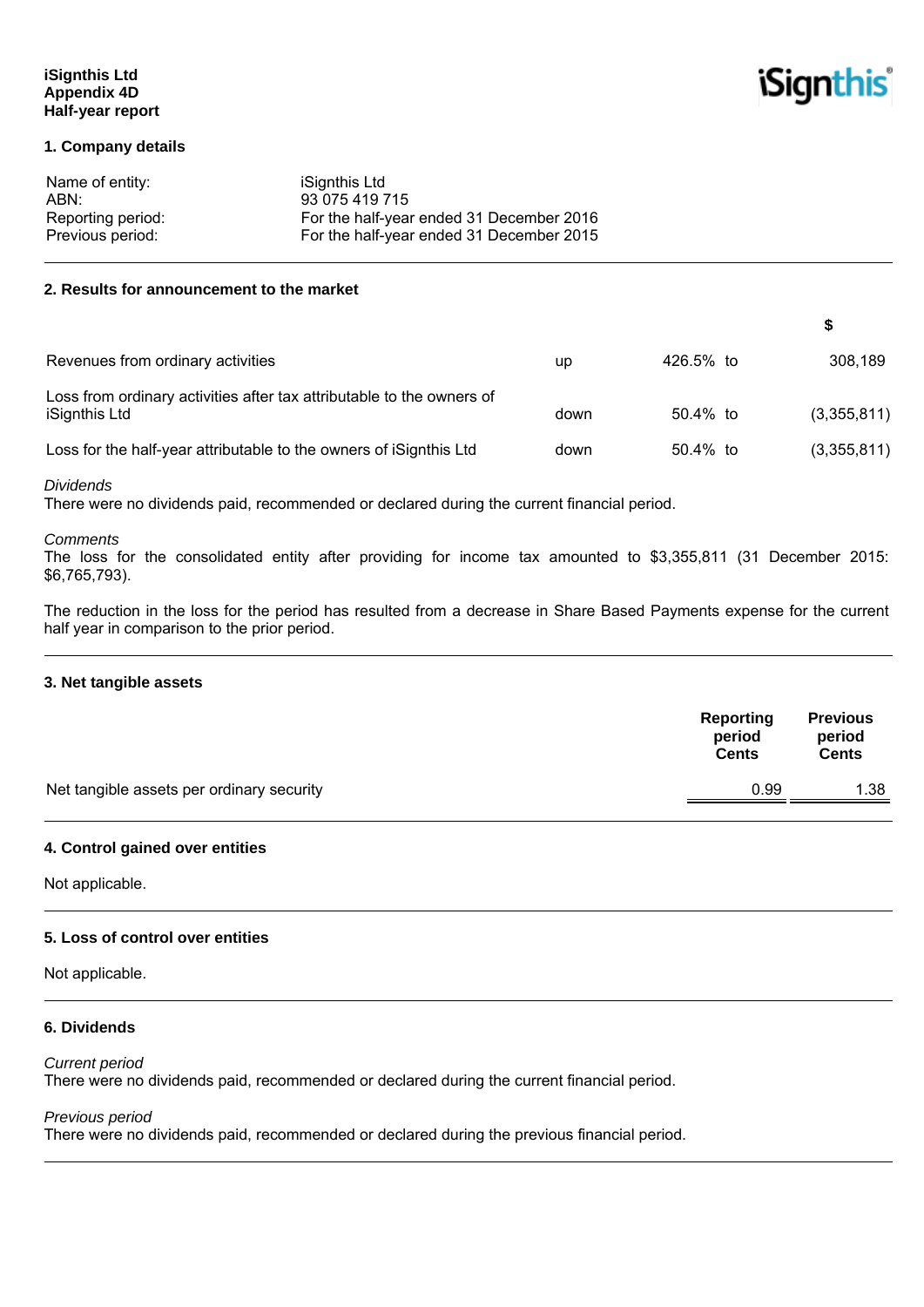

#### **7. Dividend reinvestment plans**

Not applicable.

#### **8. Details of associates and joint venture entities**

Not applicable.

#### **9. Foreign entities**

*Details of origin of accounting standards used in compiling the report:* 

Not applicable.

### **10. Audit qualification or review**

*Details of audit/review dispute or qualification (if any):* 

The financial statements were subject to a review by the auditors and the review report is attached as part of the Interim Report.

#### **11. Attachments**

*Details of attachments (if any):* 

The Interim Report of iSignthis Ltd for the half-year ended 31 December 2016 is attached.

**12. Signed** 

Signed  $\begin{pmatrix} 1 & 1 \end{pmatrix}$  Date: 28 February 2017

Nickolas John Karantzis Managing Director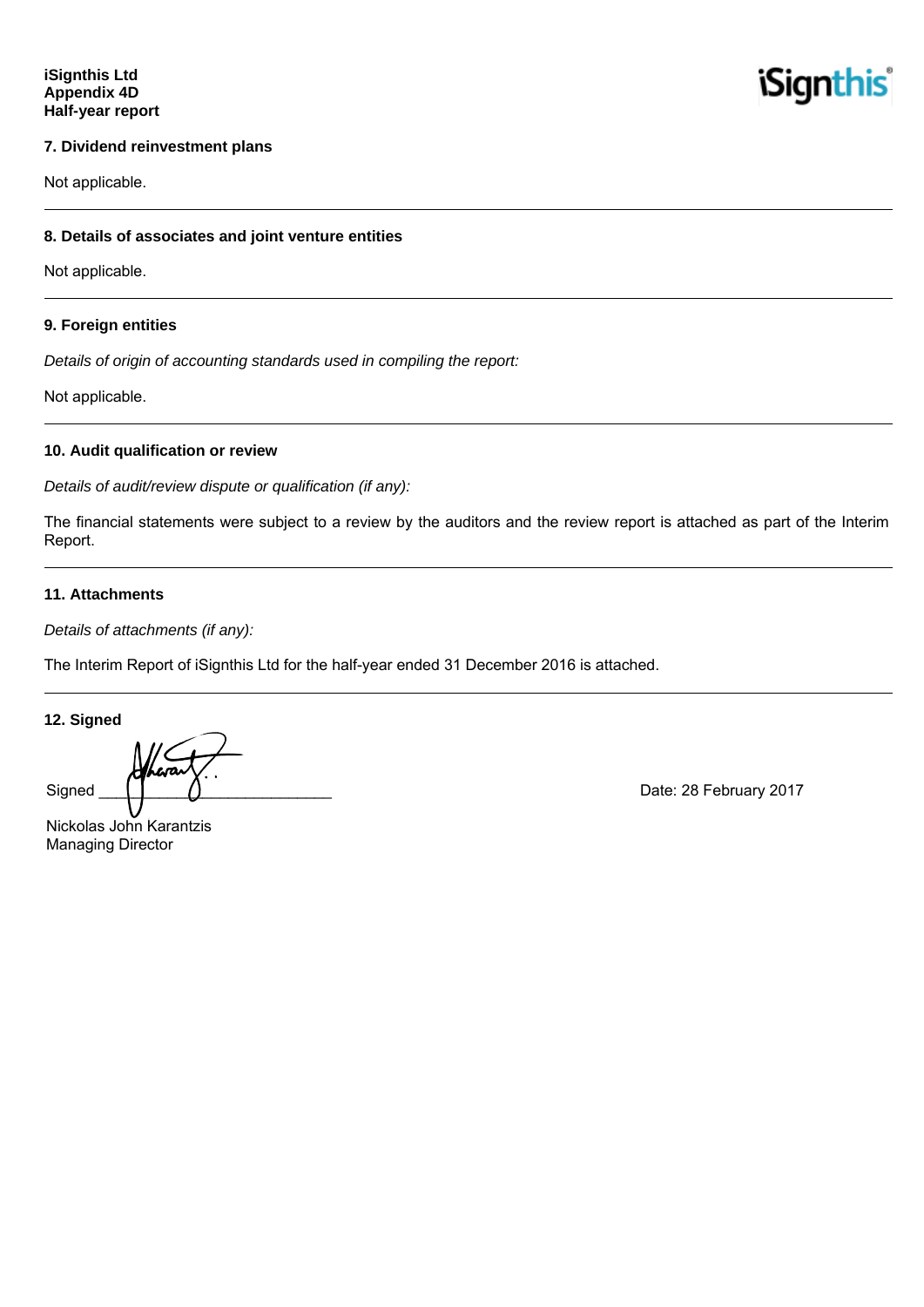

# **iSignthis Ltd**

**ABN 93 075 419 715**

**Interim Report - 31 December 2016**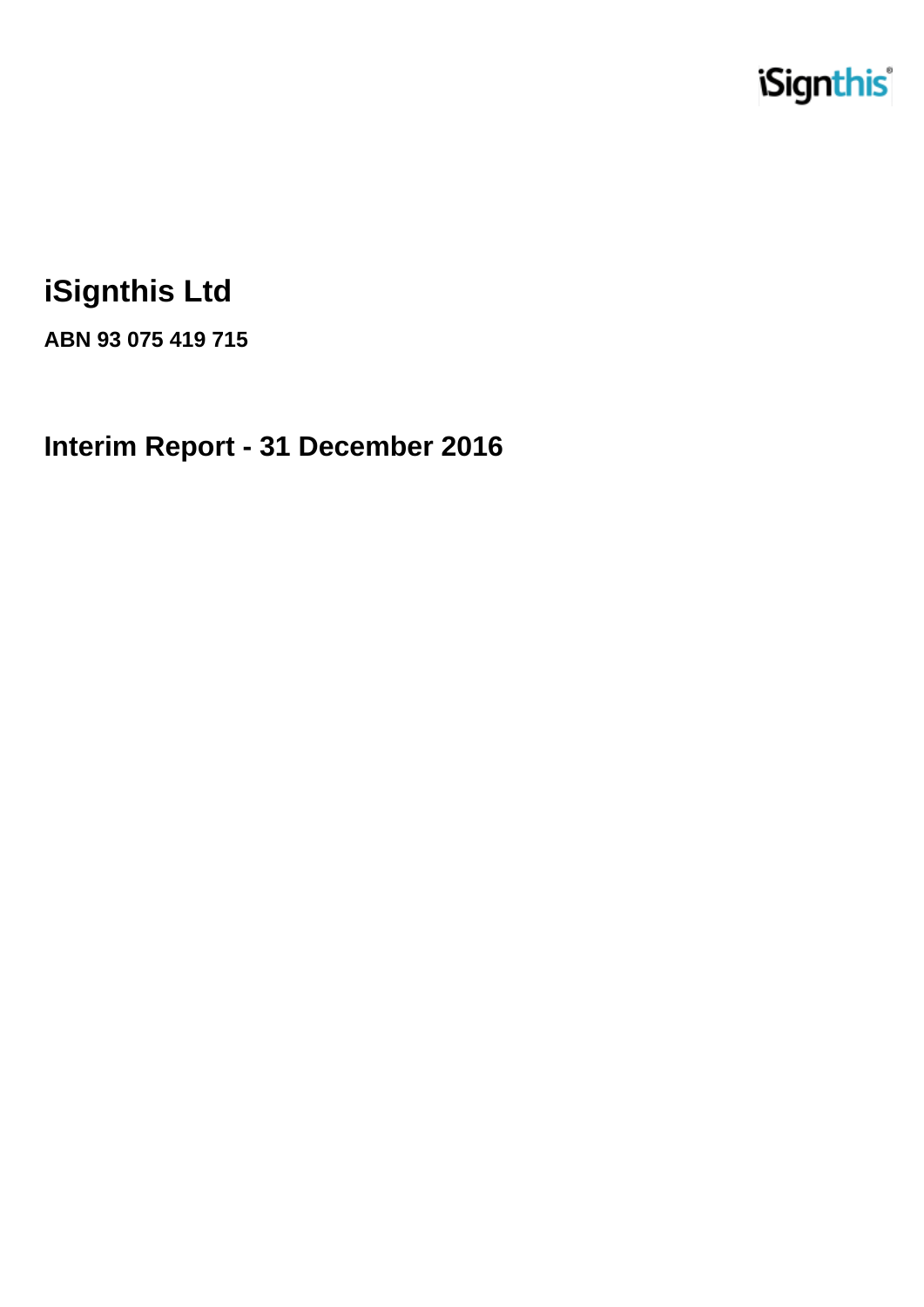### **iSignthis Ltd Contents 31 December 2016**

# *iSignthis*

| Corporate directory                                                 | $\overline{2}$ |
|---------------------------------------------------------------------|----------------|
| Directors' report                                                   |                |
| Auditor's independence declaration                                  | 5              |
| Statement of profit or loss and other comprehensive income          | 6              |
| Statement of financial position                                     |                |
| Statement of changes in equity                                      | 8              |
| Statement of cash flows                                             | 9              |
| Notes to the financial statements                                   | 10             |
| Directors' declaration                                              | 15             |
| Independent auditor's review report to the members of iSignthis Ltd | 16             |
|                                                                     |                |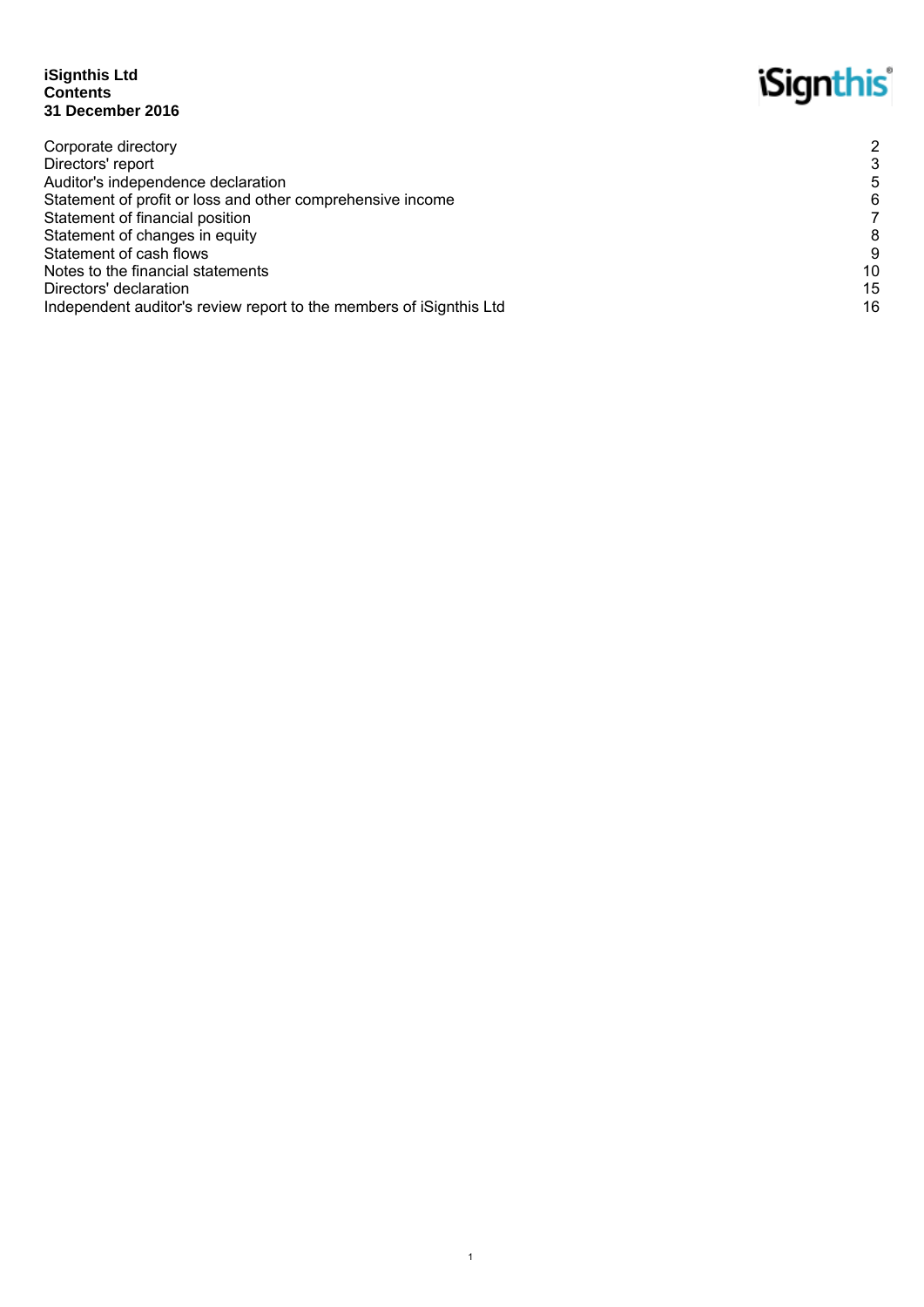# **iSignthis Ltd Corporate directory 31 December 2016**

# *iSignthis*

| <b>Directors</b>        | <b>Timothy Hart</b><br>(Non-Executive Chairman)<br>Nickolas John Karantzis<br>(Managing Director)<br>Barnaby Egerton-Warburton<br>(Non-Executive Director)<br><b>Scott Minehane</b><br>(Non-Executive Director) |
|-------------------------|-----------------------------------------------------------------------------------------------------------------------------------------------------------------------------------------------------------------|
| Company secretary & CFO | <b>Todd Richards</b>                                                                                                                                                                                            |
| Registered office       | 456 Victoria Parade<br>East Melbourne, VIC, 3002                                                                                                                                                                |
| Share register          | <b>Link Market Services</b><br>Level 12, 680 George Street<br>Sydney, NSW, 2000                                                                                                                                 |
| Auditor                 | <b>Grant Thornton Audit Pty Ltd</b><br>The Rialto, Level 30<br>525 Collins Street<br>Melbourne, 3000 VIC                                                                                                        |
| Stock exchange listing  | iSignthis Limited shares are listed on the Australian Securities Exchange (ASX code:<br>ISX)                                                                                                                    |
| Website                 | www.isignthis.com                                                                                                                                                                                               |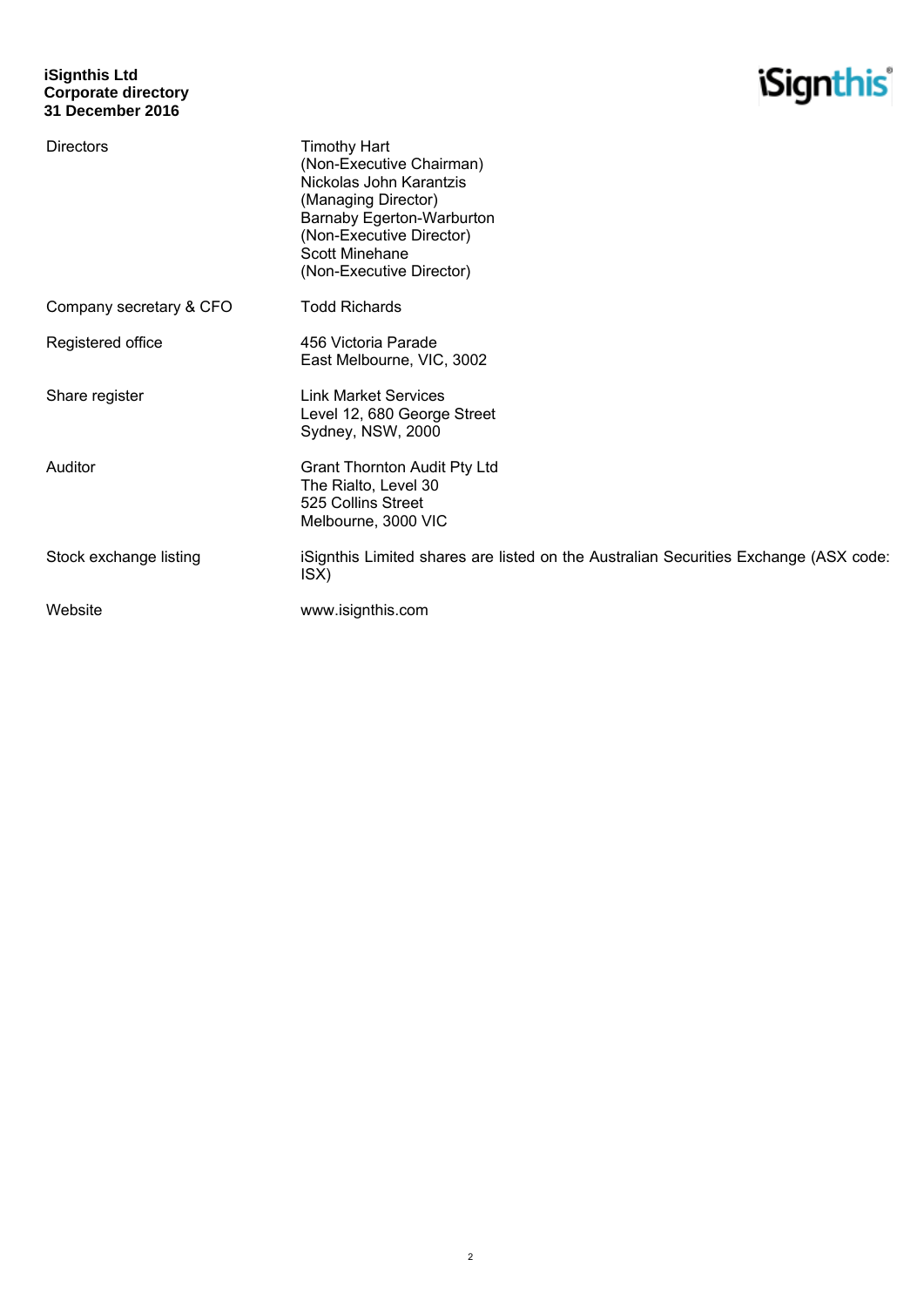### **iSignthis Ltd Directors' report 31 December 2016**



The Directors present their report, together with the financial statements, on the consolidated entity (referred to hereafter as the 'consolidated entity') consisting of iSignthis Ltd (referred to hereafter as the 'company' or 'parent entity') and the entities it controlled at the end of, or during, the half-year ended 31 December 2016.

#### **Directors**

The following persons were Directors of iSignthis Ltd during the whole of the financial half-year and up to the date of this report, unless otherwise stated:

Mr Tim Hart (Non-Executive Chairman) Mr Nickolas John Karantzis (Managing Director) Mr Scott Minehane (Non-Executive Director) Mr Barnaby Egerton-Warburton (Non-Executive Director)

#### **Principal activities**

iSignthis Ltd is an Australian based business with patented technology used to significantly enhance online payment security and to electronically verify identities by way of a dynamic, digital and automated system. The system assists obligated entities under Anti Money Laundering ("AML") and Counter Terrorism Funding ("CTF") legislation to meet their compliance requirements and to ensure rapid and convenient on boarding of their customers. iSignthis also assists online merchants with mitigating Card Not Present ("CNP") fraud and providing CNP liability shift, within the framework of the card scheme rules and applicable regulatory regimes. The consolidated entity has been granted USA, European, South African, Portuguese, Singaporean and Australian patents and has patents pending in several other key jurisdictions including China, Hong Kong, South Korea, Canada, Brazil and India.

#### **Review of operations**

The loss for the consolidated entity after providing for income tax amounted to \$3,355,811 (31 December 2015: \$6,765,793).

Revenue including other income during the period amounted to \$308,189 (2015: \$58,537), which included contracted service fees and licensing fees of \$221,696 and interest of \$86,493.

Operating expenses for the period were \$3,664,000 (2015: \$6,824,330). Employment benefit costs amounted to \$1,248,483 (2015: \$865,359), due to an increase in the number of employees when compared to the same period last year. Corporate expenses amounted to \$435,586 (2015: \$392,382) resulting from continuing operations. These fees are made up of consultancy, accounting, and other professional services. Share based payments during the period amounted to \$936,314 (2015: \$4,834,907) which represented a total of 15,000,000 unlisted options issued to advisors of the company in consideration for services provided and a total of 1,357,750 performance rights issued to employees in accordance with the company's employee incentive scheme.

#### **Financial position**

The net assets of the consolidated entity decreased by \$2,427,553 to \$7,316,280 as at 31 December 2016 (30 June 2016: \$9,743,833). The consolidated entity's working capital, being current assets less current liabilities was \$6,120,804 at 31 December 2016 (30 June 2016: \$8,509,398). During the period the consolidated entity had a negative cash flow from operating activities of \$2,500,759 (2015: \$1,774,078).

As a result of the above the Directors believe the consolidated entity is in a strong and stable position to expand and grow its current operations.

#### **Significant changes in the state of affairs**

On 1 August 2016 the consolidated entity issued 15,000,000 unlisted options in three different tranches of 5,000,000 unlisted options each. Also on this day the consolidated entity issued a total of 1,022,750 performance rights in two different tranches of 231,250 and 791,500 to employees in accordance with the company's Employee Incentive Plan.

On 11 November 2016 the consolidated entity issued 335,000 performance rights to employees in accordance with the company's Employee Incentive Plan.

There were no other significant changes in the state of affairs of the consolidated entity during the financial half-year.

#### **Matters subsequent to the end of the financial half-year**

On 27 January 2017 consolidated entity issued 371,500 performance rights to employee's in accordance with the company's Employee Incentive Plan.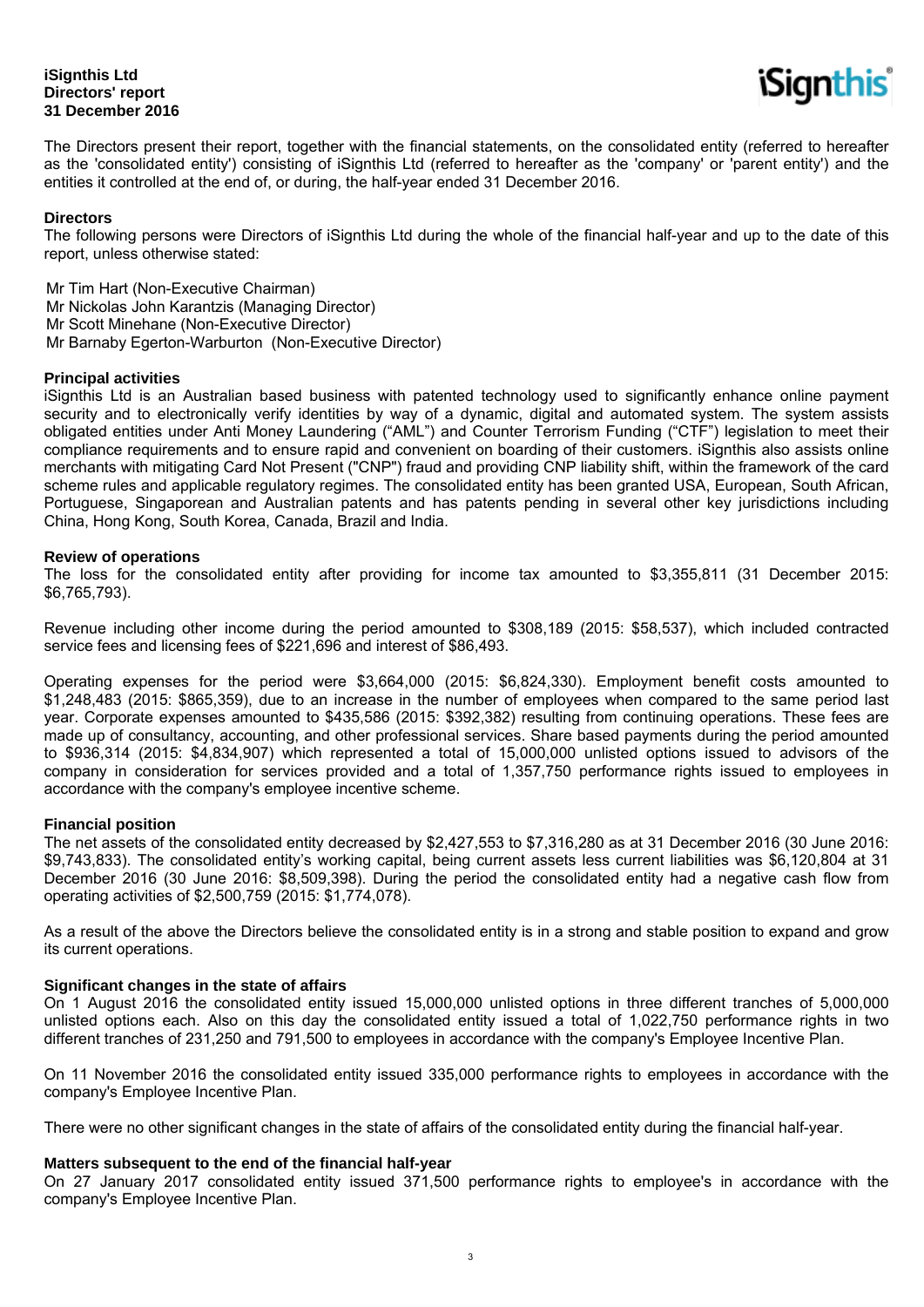# **iSignthis Ltd Directors' report 31 December 2016**



On 10 February 2017 the consolidated entity issued 10,000,000 fully paid ordinary shares upon the exercise of unlisted options at an exercise price of \$0.04 (4 cents) per option raising a total of \$400,000 (these shares are to be held in escrow until 17 March 2017).

No other matter or circumstance has arisen since 31 December 2016 that has significantly affected, or may significantly affect the consolidated entity's operations, the results of those operations, or the consolidated entity's state of affairs in future financial years.

# **Auditor's independence declaration**

A copy of the auditor's independence declaration as required under section 307C of the Corporations Act 2001 is set out on the page 5.

This report is made in accordance with a resolution of Directors, pursuant to section 306(3)(a) of the Corporations Act 2001.

4

On behalf of the Directors

 $\overline{\phantom{a}}$ 

Nickolas John Karantzis Managing Director

28 February 2017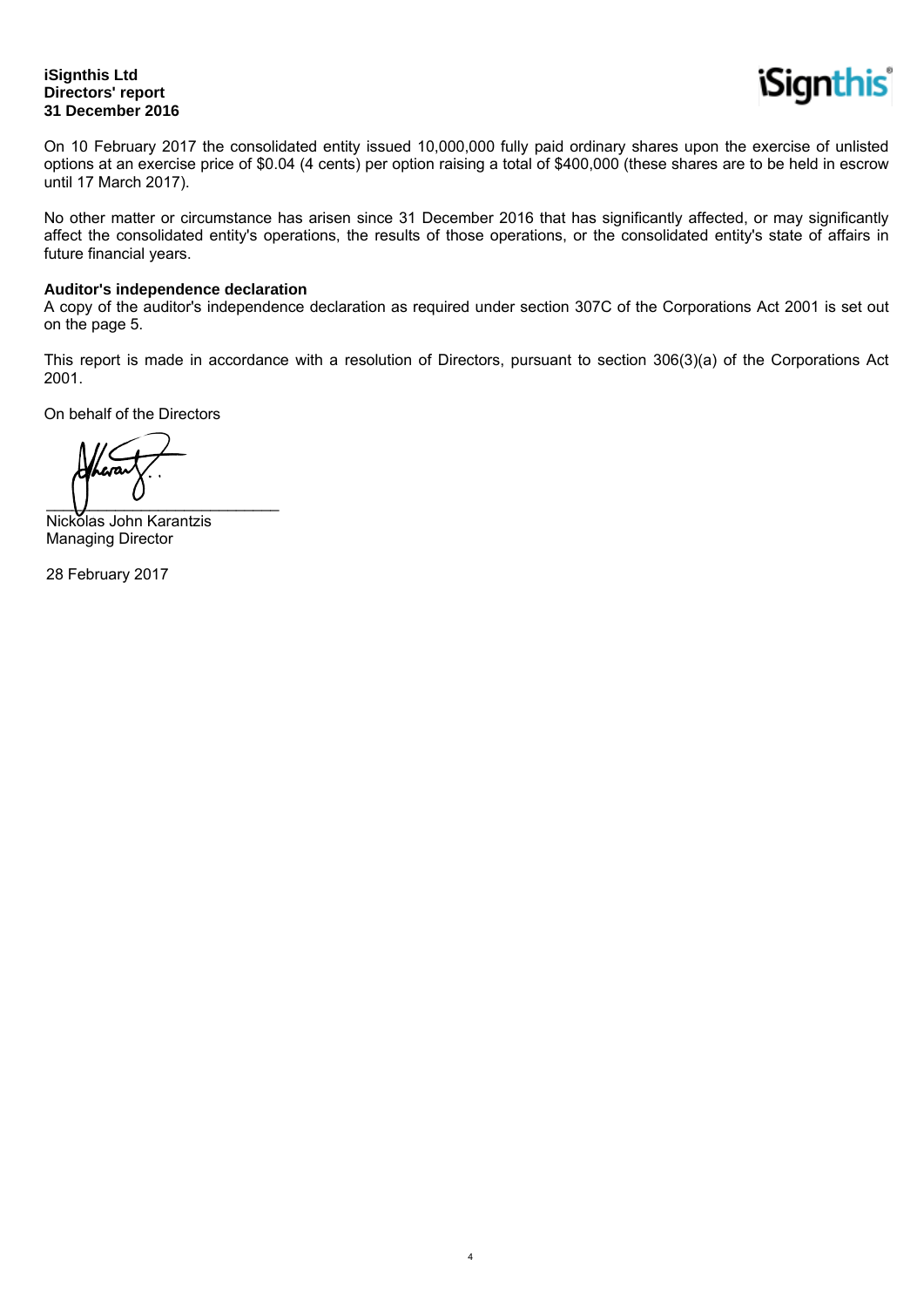

The Rialto, Level 30 525 Collins St Melbourne Victoria 3000

Correspondence to: GPO Box 4736 Melbourne Victoria 3001

T +61 3 8320 2222 F +61 3 8320 2200 E info.vic@au.gt.com W www.grantthornton.com.au

#### Auditor's Independence Declaration To the Directors of iSignthis Ltd

In accordance with the requirements of section 307C of the Corporations Act 2001, as lead auditor for the review of iSignthis Ltd for the half-year ended 31 December 2016, I declare that, to the best of my knowledge and belief, there have been:

- a no contraventions of the auditor independence requirements of the Corporations Act 2001 in relation to the audit; and
- b no contraventions of any applicable code of professional conduct in relation to the audit.

 $H$  Altr

GRANT THORNTON AUDIT PTY LTD Chartered Accountants

B. L. Taylor

Partner - Audit & Assurance

Melbourne, 28 February 2017

Grant Thornton Audit Pty Ltd ACN 130 913 594 a subsidiary or related entity of Grant Thornton Australia Ltd ABN 41 127 556 389

'Grant Thornton' refers to TAHE brand under which the Grant Thornton member firms provide assurance, tax and advisory services to their clients and/or refers to one or more member firms, as the<br>context requires. Grant Thor is a separate legal entity. Services are delivered by the member firms. GTIL does not provide services to clients. GTIL and its member firms are not agents of, and do not obligate one another and are not liable for one another's acts or omissions. In the Australian context only, the use of the term 'Grant Thornton' may refer to Grant Thornton Australia Limited ABN 41 127 556 389 and its are of the term 'Grant Thorn Australian subsidiaries and related entities. GTIL is not an Australian related entity to Grant Thornton Australia Limited.

Liability limited by a scheme approved under Professional Standards Legislation. Liability is limited in those States where a current scheme applies.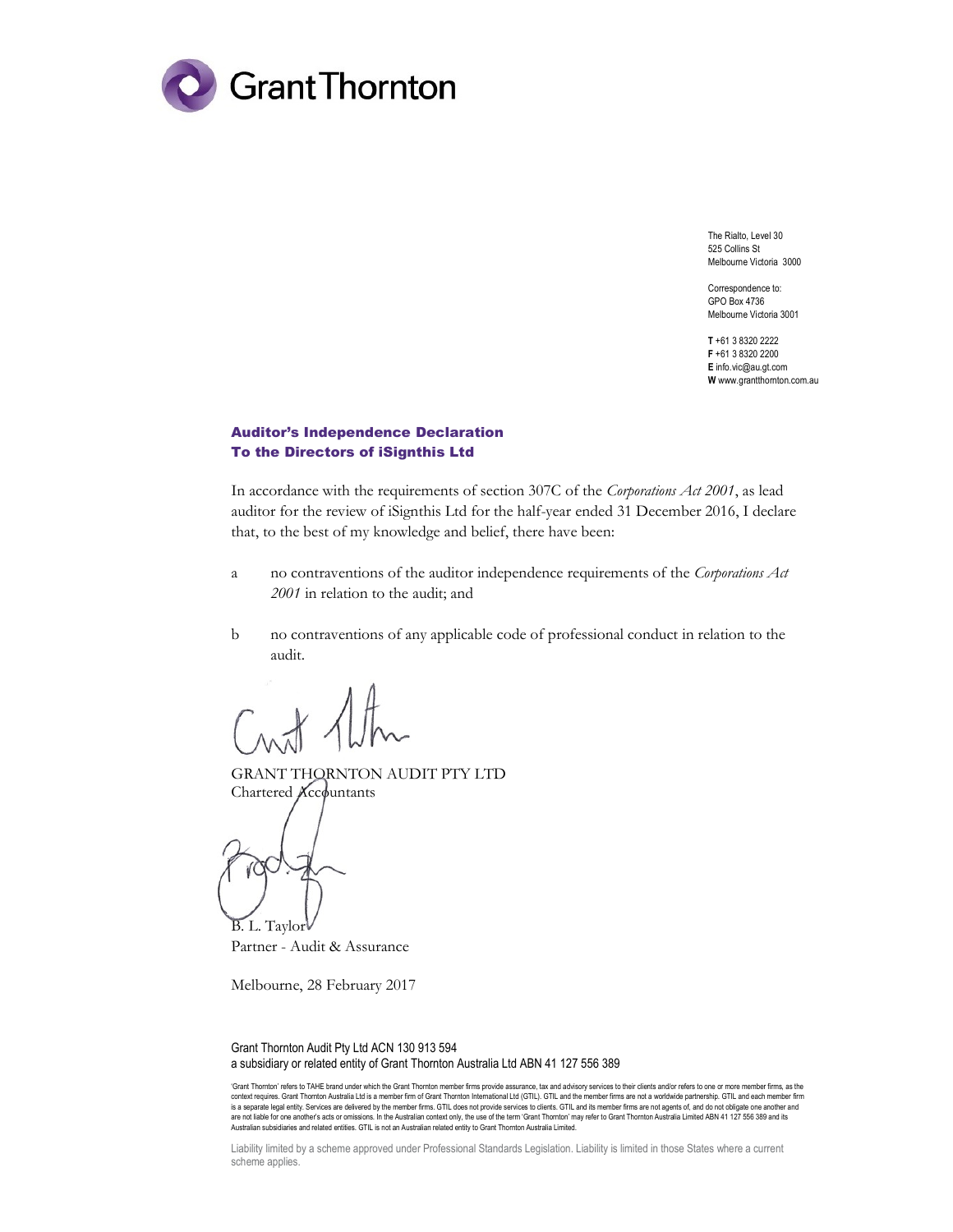### **iSignthis Ltd Statement of profit or loss and other comprehensive income For the half-year ended 31 December 2016**



|                                                                                                                                                                                                                                                                                                        |             | <b>Consolidated</b><br>31 December 31 December                                                                                        |                                                                                                                                        |
|--------------------------------------------------------------------------------------------------------------------------------------------------------------------------------------------------------------------------------------------------------------------------------------------------------|-------------|---------------------------------------------------------------------------------------------------------------------------------------|----------------------------------------------------------------------------------------------------------------------------------------|
|                                                                                                                                                                                                                                                                                                        | <b>Note</b> | 2016<br>\$                                                                                                                            | 2015<br>\$                                                                                                                             |
| <b>Revenue</b>                                                                                                                                                                                                                                                                                         | 4           | 308,189                                                                                                                               | 58,537                                                                                                                                 |
| <b>Expenses</b><br>Corporate expenses<br>Advertising & marketing expenses<br>Employee benefits expense<br>Research & development expenses<br>Depreciation expense<br>Other expenses<br>Operating costs<br>Share based payments<br>Net realised foreign exchange loss<br>Loss before income tax expense | 5           | (435,586)<br>(28, 662)<br>(1,248,483)<br>(214, 936)<br>(59, 520)<br>(599,003)<br>(125, 255)<br>(936, 314)<br>(16, 241)<br>(3,355,811) | (392, 382)<br>(57, 688)<br>(865, 359)<br>(203, 083)<br>(10, 382)<br>(368, 635)<br>(78, 979)<br>(4,834,907)<br>(12, 915)<br>(6,765,793) |
| Income tax expense                                                                                                                                                                                                                                                                                     |             |                                                                                                                                       |                                                                                                                                        |
| Loss after income tax expense for the half-year attributable to the owners of<br><b>iSignthis Ltd</b>                                                                                                                                                                                                  |             | (3,355,811)                                                                                                                           | (6, 765, 793)                                                                                                                          |
| <b>Other comprehensive loss</b>                                                                                                                                                                                                                                                                        |             |                                                                                                                                       |                                                                                                                                        |
| Items that may be reclassified subsequently to profit or loss<br>Foreign currency translation                                                                                                                                                                                                          |             | (8,056)                                                                                                                               | (7,892)                                                                                                                                |
| Other comprehensive loss for the half-year, net of tax                                                                                                                                                                                                                                                 |             | (8,056)                                                                                                                               | (7,892)                                                                                                                                |
| Total comprehensive loss for the half-year attributable to the owners of<br><b>iSignthis Ltd</b>                                                                                                                                                                                                       |             | (3, 363, 867)                                                                                                                         | (6,773,685)                                                                                                                            |
|                                                                                                                                                                                                                                                                                                        |             | <b>Cents</b>                                                                                                                          | <b>Cents</b>                                                                                                                           |
| Basic earnings per share<br>Diluted earnings per share                                                                                                                                                                                                                                                 | 8<br>8      | (0.54)<br>(0.54)                                                                                                                      | (1.15)<br>(1.15)                                                                                                                       |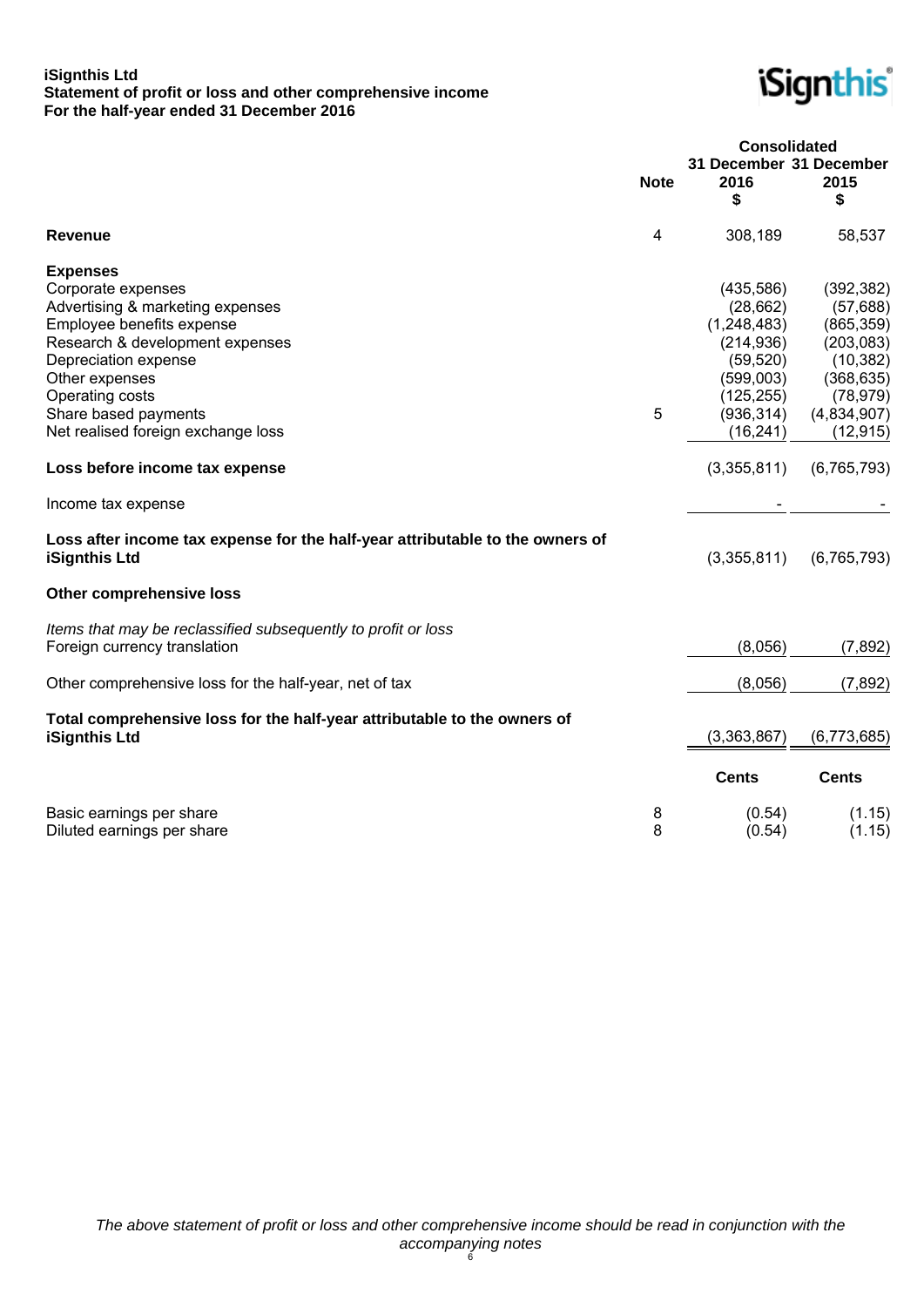### **iSignthis Ltd Statement of financial position As at 31 December 2016**

*iSignthis* 

|                                             | <b>Consolidated</b><br>31 December |                    |                    |
|---------------------------------------------|------------------------------------|--------------------|--------------------|
|                                             | <b>Note</b>                        | 2016<br>\$         | 30 June 2016<br>\$ |
| <b>Assets</b>                               |                                    |                    |                    |
| <b>Current assets</b>                       |                                    |                    |                    |
| Cash and cash equivalents                   |                                    | 6,410,831          | 8,957,072          |
| Trade and other receivables<br>Other assets |                                    | 162,198<br>115,310 | 67,291<br>142,758  |
| <b>Total current assets</b>                 |                                    | 6,688,339          | 9,167,121          |
|                                             |                                    |                    |                    |
| <b>Non-current assets</b>                   |                                    |                    |                    |
| Property, plant and equipment               |                                    | 74,062             | 72,269             |
| Intangibles                                 |                                    | 1,139,095          | 1,179,063          |
| Total non-current assets                    |                                    | 1,213,157          | 1,251,332          |
| <b>Total assets</b>                         |                                    | 7,901,496          | 10,418,453         |
| <b>Liabilities</b>                          |                                    |                    |                    |
| <b>Current liabilities</b>                  |                                    |                    |                    |
| Trade and other payables                    |                                    | 460,673            | 547,948            |
| Employee benefits                           |                                    | 106,862            | 109,775            |
| <b>Total current liabilities</b>            |                                    | 567,535            | 657,723            |
| <b>Non-current liabilities</b>              |                                    |                    |                    |
| Employee benefits                           |                                    | 17,681             | 16,897             |
| Total non-current liabilities               |                                    | 17,681             | 16,897             |
|                                             |                                    |                    |                    |
| <b>Total liabilities</b>                    |                                    | 585,216            | 674,620            |
| <b>Net assets</b>                           |                                    | 7,316,280          | 9,743,833          |
| <b>Equity</b>                               |                                    |                    |                    |
| <b>Issued capital</b>                       | 6                                  | 22,734,789         | 22,734,789         |
| Reserves                                    |                                    | 7,230,546          | 6,302,288          |
| <b>Accumulated losses</b>                   |                                    | (22, 649, 055)     | (19, 293, 244)     |
| <b>Total equity</b>                         |                                    | 7,316,280          | 9,743,833          |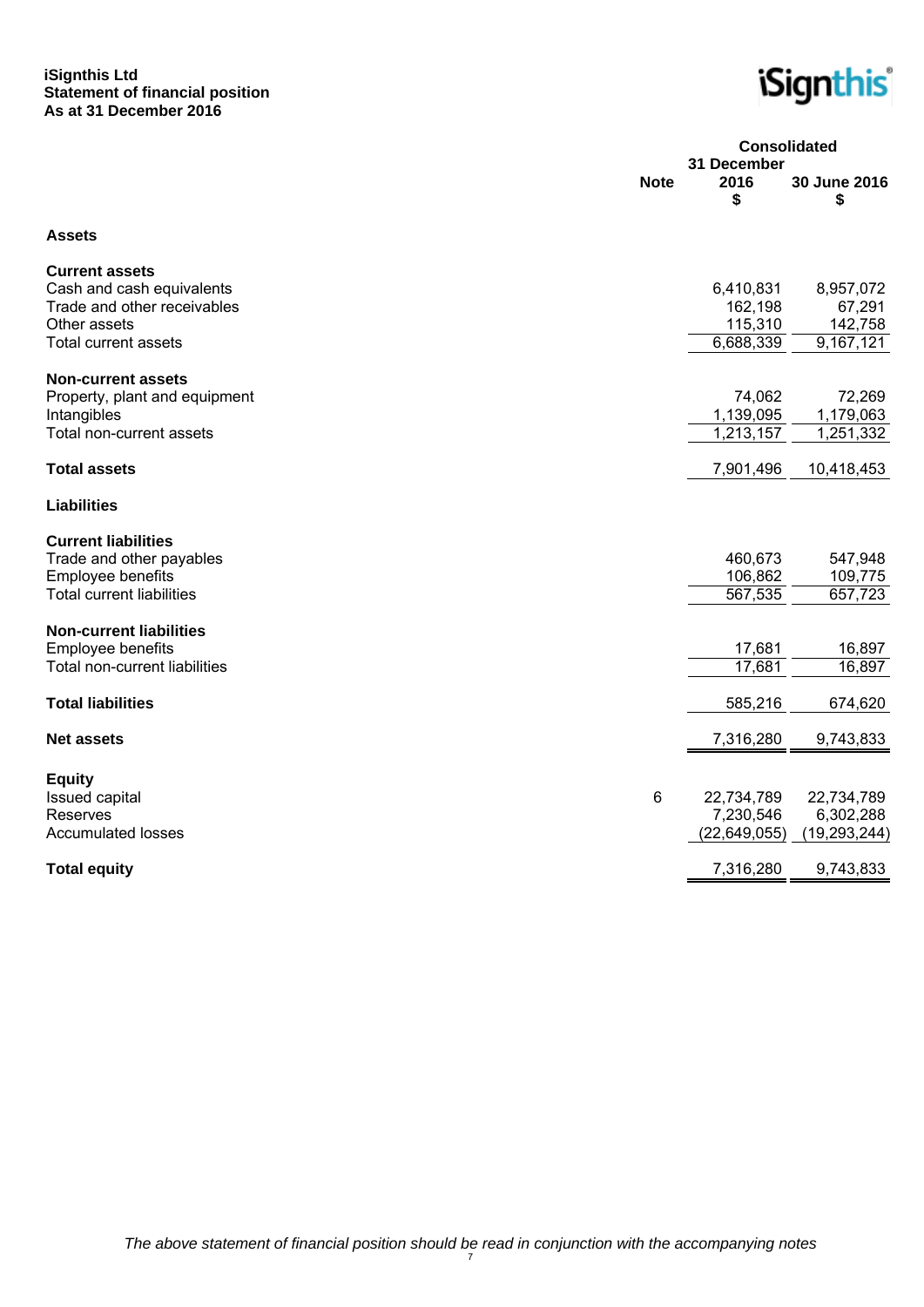### **iSignthis Ltd Statement of changes in equity For the half-year ended 31 December 2016**



| <b>Consolidated</b>                                                                                                              | <b>Issued</b><br>capital<br>S  | <b>Share based</b><br>payments<br>reserve<br>\$ | Accumulated<br>losses<br>\$        | Foreign<br>currency<br>reserve<br>\$ | <b>Total equity</b><br>S |
|----------------------------------------------------------------------------------------------------------------------------------|--------------------------------|-------------------------------------------------|------------------------------------|--------------------------------------|--------------------------|
| Balance at 1 July 2015                                                                                                           | 8,916,522                      | 4,601,216                                       | (10,039,425)                       | (5,818)                              | 3,472,495                |
| Loss after income tax expense for the half-year<br>Other comprehensive loss for the half-year, net                               |                                |                                                 | (6,765,793)                        |                                      | (6, 765, 793)            |
| of tax                                                                                                                           |                                |                                                 |                                    | (7, 892)                             | (7, 892)                 |
| Total comprehensive loss for the half-year                                                                                       |                                |                                                 | (6, 765, 793)                      | (7,892)                              | (6,773,685)              |
| Transactions with owners in their capacity as<br>owners:                                                                         |                                |                                                 |                                    |                                      |                          |
| Contributions of equity, net of transaction costs<br>Share-based payments (note 9)<br>Transfer from share based payments reserve | 11,287,500                     | 4,834,907                                       |                                    |                                      | 11,287,500<br>4,834,907  |
| upon the exercise of options<br>Capital raising costs                                                                            | 3,086,077<br>(555, 682)        | (3,067,477)                                     | (18,600)                           |                                      | (555, 682)               |
| Balance at 31 December 2015                                                                                                      | 22,734,417                     | 6,368,646                                       | (16, 823, 818)                     | (13, 710)                            | 12,265,535               |
| <b>Consolidated</b>                                                                                                              | <b>Issued</b><br>capital<br>\$ | <b>Share based</b><br>payments<br>reserve<br>\$ | <b>Accumulated</b><br>losses<br>\$ | Foreign<br>currency<br>reserve<br>\$ | <b>Total equity</b><br>S |
| Balance at 1 July 2016                                                                                                           | 22,734,789                     | 6,368,646                                       | (19, 293, 244)                     | (66, 358)                            | 9,743,833                |
| Loss after income tax expense for the half-year<br>Other comprehensive loss for the half-year, net                               |                                |                                                 | (3,355,811)                        |                                      | (3,355,811)              |
| of tax                                                                                                                           |                                |                                                 |                                    | (8,056)                              | (8,056)                  |
| Total comprehensive loss for the half-year                                                                                       |                                |                                                 | (3,355,811)                        | (8,056)                              | (3,363,867)              |
| Transactions with owners in their capacity as<br>owners:                                                                         |                                |                                                 |                                    |                                      |                          |
| Share-based payments (note 9)                                                                                                    |                                | 936,314                                         |                                    |                                      | 936,314                  |
| Balance at 31 December 2016                                                                                                      | 22,734,789                     | 7,304,960                                       | (22, 649, 055)                     | (74, 414)                            | 7,316,280                |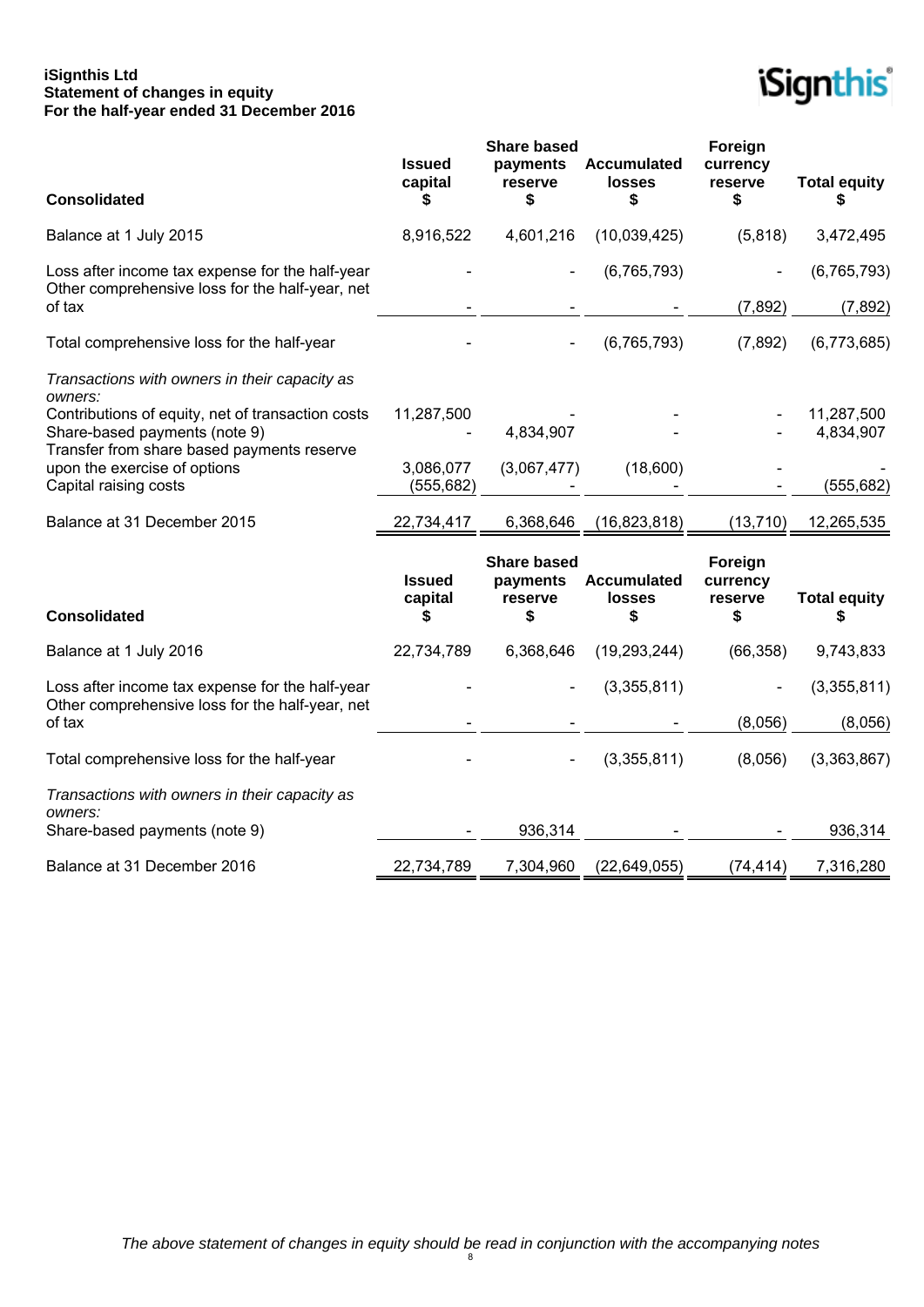### **iSignthis Ltd Statement of cash flows For the half-year ended 31 December 2016**

*iSignthis* 

|                                                                                                                                                                                                | <b>Consolidated</b>                   |                                     |  |
|------------------------------------------------------------------------------------------------------------------------------------------------------------------------------------------------|---------------------------------------|-------------------------------------|--|
|                                                                                                                                                                                                | 31 December 31 December<br>2016<br>\$ | 2015<br>S                           |  |
| Cash flows from operating activities<br>Receipts from customers<br>Payments to suppliers and employees<br>Interest received                                                                    | 266,098<br>(2,852,939)<br>86,082      | (1,798,282)<br>24,204               |  |
| Net cash used in operating activities                                                                                                                                                          | (2,500,759)                           | (1,774,078)                         |  |
| Cash flows from investing activities<br>Payments for property, plant and equipment                                                                                                             | (21, 827)                             | (22, 662)                           |  |
| Net cash used in investing activities                                                                                                                                                          | (21, 827)                             | (22,662)                            |  |
| Cash flows from financing activities<br>Proceeds from issue of shares<br>Capital raising costs                                                                                                 |                                       | 11,287,500<br>(555, 682)            |  |
| Net cash from financing activities                                                                                                                                                             |                                       | 10,731,818                          |  |
| Net (decrease)/increase in cash and cash equivalents<br>Cash and cash equivalents at the beginning of the financial half-year<br>Effects of exchange rate changes on cash and cash equivalents | (2,522,586)<br>8,957,072<br>(23, 655) | 8,935,078<br>2,267,022<br>(20, 809) |  |
| Cash and cash equivalents at the end of the financial half-year                                                                                                                                | 6,410,831                             | 11,181,291                          |  |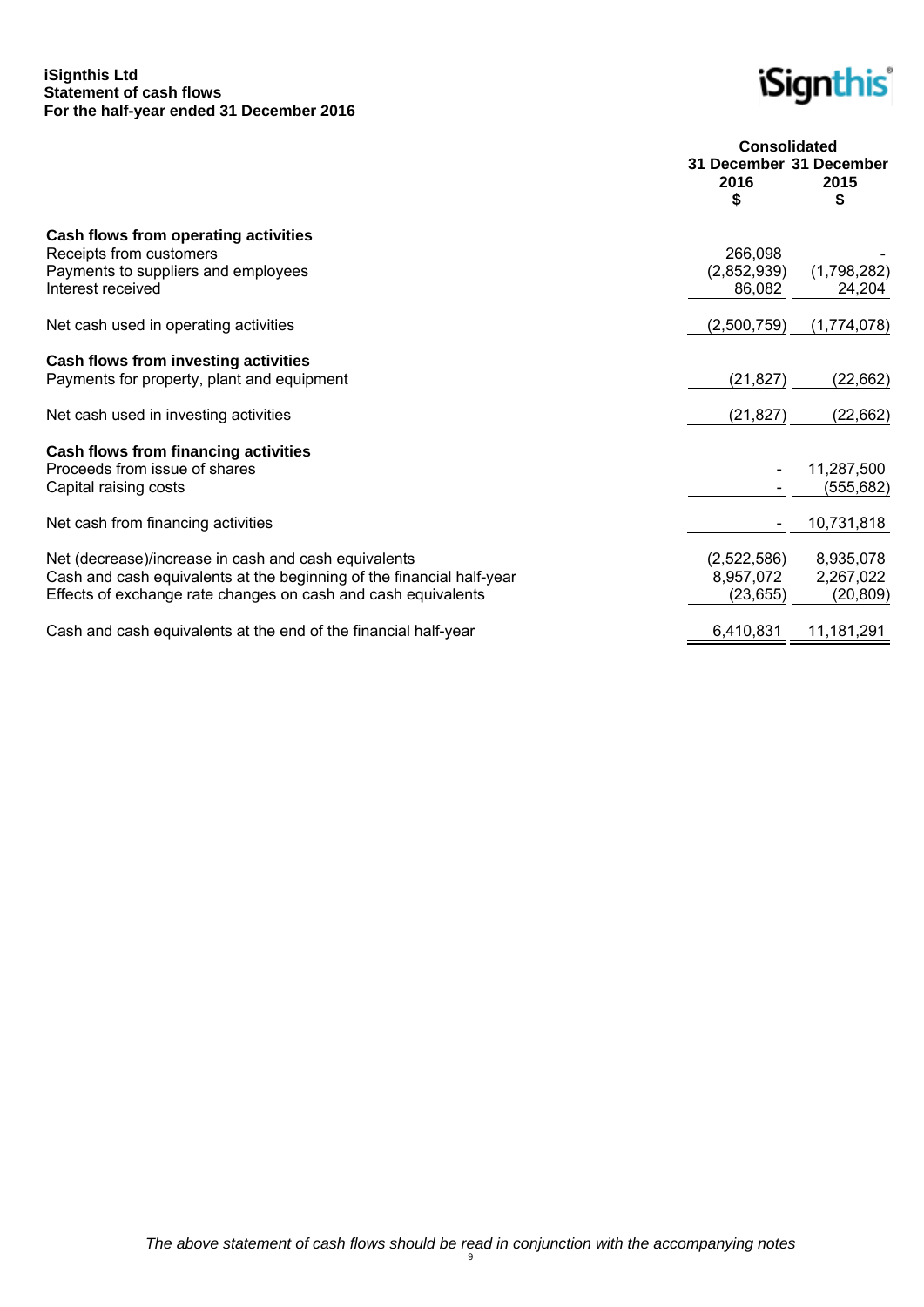iSignthis

# **Note 1. General information**

The financial statements cover iSignthis Ltd as a consolidated entity consisting of iSignthis Ltd and the entities it controlled at the end of, or during, the half-year. The financial statements are presented in Australian dollars, which is iSignthis Ltd's functional and presentation currency.

iSignthis Ltd is a listed public company limited by shares, incorporated and domiciled in Australia. Its registered office and principal place of business is:

456 Victoria Parade East Melbourne Victoria, 3002

A description of the nature of the consolidated entity's operations and its principal activities are included in the Directors' report, which is not part of the financial statements.

The financial statements were authorised for issue, in accordance with a resolution of Directors, on 28 February 2017. The Directors do not have the power to amend and reissue the financial statements.

#### **Note 2. Significant accounting policies**

These general purpose financial statements for the interim half-year reporting period ended 31 December 2016 have been prepared in accordance with Australian Accounting Standard AASB 134 'Interim Financial Reporting' and the Corporations Act 2001, as appropriate for for-profit oriented entities. Compliance with AASB 134 ensures compliance with International Financial Reporting Standard IAS 34 'Interim Financial Reporting'.

These general purpose financial statements do not include all the notes of the type normally included in annual financial statements. Accordingly, these financial statements are to be read in conjunction with the annual report for the year ended 30 June 2016 and any public announcements made by the company during the interim reporting period in accordance with the continuous disclosure requirements of the Corporations Act 2001.

The principal accounting policies adopted are consistent with those of the previous financial year and corresponding interim reporting period, unless otherwise stated.

#### **New or amended Accounting Standards and Interpretations adopted**

The consolidated entity has adopted all of the new or amended Accounting Standards and Interpretations issued by the Australian Accounting Standards Board ('AASB') that are mandatory for the current reporting period.

Any new or amended Accounting Standards or Interpretations that are not yet mandatory have not been early adopted.

#### **Note 3. Operating segments**

#### *Identification of reportable operating segments*

Operating segments are presented using the 'management approach', where the information presented is on the same basis as the internal reports provided to the Chief Operating Decision Makers ('CODM'). The CODM is responsible for the allocation of resources to operating segments and assessing their performance.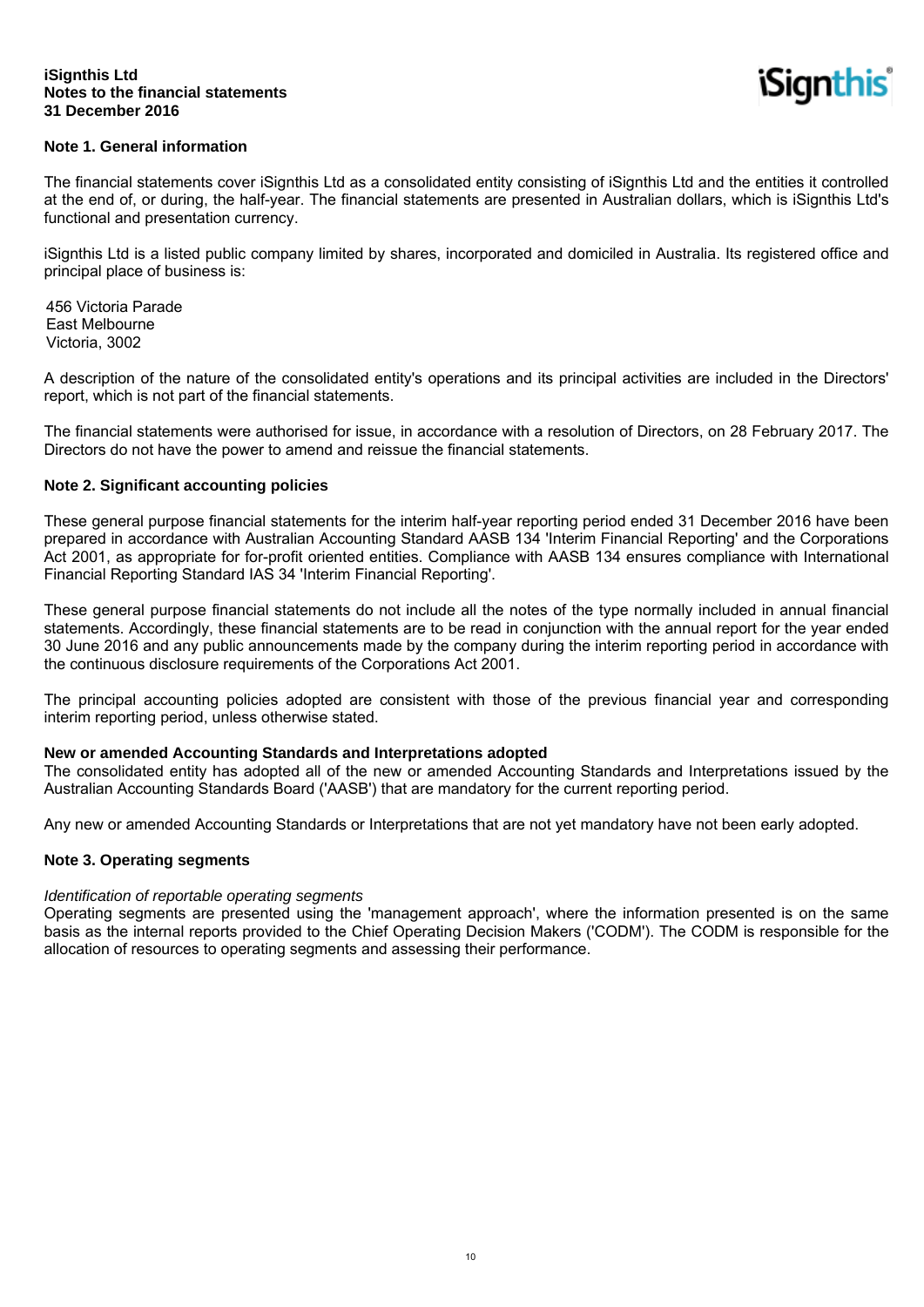# **Note 4. Revenue**



|                         |            | <b>Consolidated</b><br>31 December 31 December |  |  |
|-------------------------|------------|------------------------------------------------|--|--|
|                         | 2016<br>\$ | 2015<br>\$                                     |  |  |
| Fees                    |            |                                                |  |  |
| Contracted service fees | 119,613    |                                                |  |  |
| Licensing fees          | 102,083    |                                                |  |  |
|                         | 221,696    |                                                |  |  |
| Other revenue           |            |                                                |  |  |
| Interest                | 86,493     | 58,537                                         |  |  |
| Revenue                 | 308,189    | 58,537                                         |  |  |
|                         |            |                                                |  |  |

#### **Note 5. Expenses**

|                                                                  | <b>Consolidated</b>     |      |
|------------------------------------------------------------------|-------------------------|------|
|                                                                  | 31 December 31 December |      |
|                                                                  | 2016                    | 2015 |
|                                                                  |                         |      |
| Loss before income tax includes the following specific expenses: |                         |      |

#### Share-based payments expense 936,314 4,834,907

During the half-year period the consolidated entity issued 15,000,000 unlisted options in three different tranches of 5,000,000 unlisted options in consideration for corporate advisory services performed. The consolidated entity also issued a total of 1,357,750 performance rights to employees in accordance with the company's share incentive plan (see note 9).

# **Note 6. Equity - issued capital**

|                              | <b>Consolidated</b>        |                                      |            |              |
|------------------------------|----------------------------|--------------------------------------|------------|--------------|
|                              | 31 December<br>31 December |                                      |            |              |
|                              | 2016<br><b>Shares</b>      | <b>30 June 2016</b><br><b>Shares</b> | 2016       | 30 June 2016 |
| Ordinary shares - fully paid | 621,869,714                | 621,869,714                          | 22,734,789 | 22,734,789   |

#### *Ordinary shares*

Ordinary shares entitle the holder to participate in dividends and the proceeds on the winding up of the company in proportion to the number of and amounts paid on the shares held. The fully paid ordinary shares have no par value and the company does not have a limited amount of authorised capital.

On a show of hands every member present at a meeting in person or by proxy shall have one vote and upon a poll each share shall have one vote.

#### *Share buy-back*

There is no current on-market share buy-back.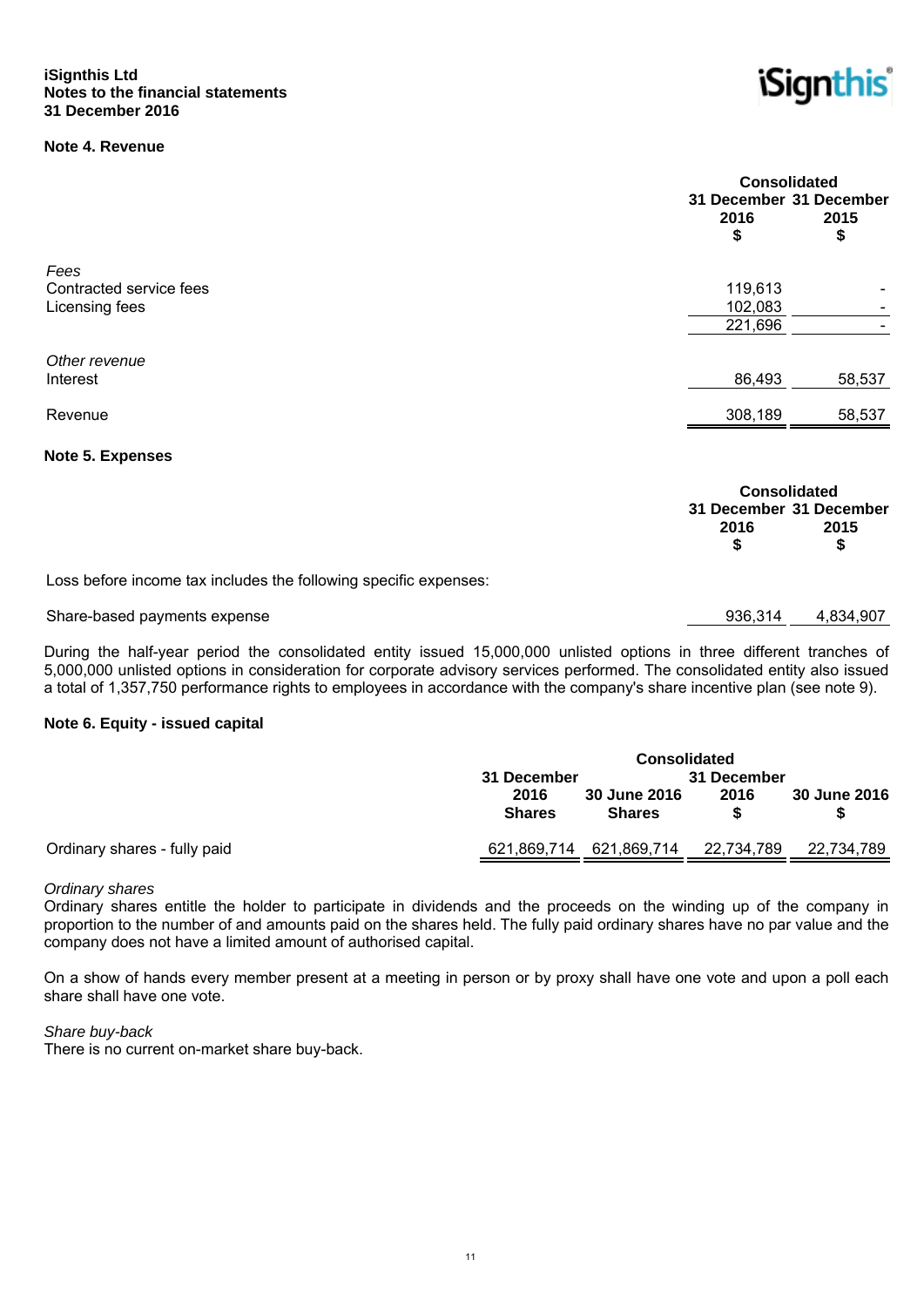**iSignthis** 

### **Note 7. Events after the reporting period**

On 27 January 2017 consolidated entity issued 371,500 performance rights to employee's in accordance with the company's Employee Incentive Plan.

On 10 February 2017 the consolidated entity issued 10,000,000 fully paid ordinary shares upon the exercise of unlisted options at an exercise price of \$0.04 (4 cents) per option raising a total of \$400,000 (these shares are to be held in escrow until 17 March 2017).

No other matter or circumstance has arisen since 31 December 2016 that has significantly affected, or may significantly affect the consolidated entity's operations, the results of those operations, or the consolidated entity's state of affairs in future financial years.

#### **Note 8. Earnings per share**

|                                                                                           | <b>Consolidated</b><br>31 December 31 December<br>2016<br>\$ | 2015<br>\$       |
|-------------------------------------------------------------------------------------------|--------------------------------------------------------------|------------------|
| Loss after income tax attributable to the owners of iSignthis Ltd                         | (3,355,811)                                                  | (6, 765, 793)    |
|                                                                                           | <b>Number</b>                                                | <b>Number</b>    |
| Weighted average number of ordinary shares used in calculating basic earnings per share   | 621,869,714                                                  | 588,983,101      |
| Weighted average number of ordinary shares used in calculating diluted earnings per share | 621,869,714                                                  | 588,983,101      |
|                                                                                           | <b>Cents</b>                                                 | <b>Cents</b>     |
| Basic earnings per share<br>Diluted earnings per share                                    | (0.54)<br>(0.54)                                             | (1.15)<br>(1.15) |

#### **Note 9. Share-based payments**

During the half-year period the consolidated entity issued 15,000,000 unlisted options in three different tranches of 5,000,000 unlisted options each as noted below.

Set out below are summaries of options granted under the plan:

31 December 2016

| Grant date | Expiry date | Exercise<br>price | Balance at<br>the start of<br>the half-year | Granted    | Exercised | Expired/<br>forfeited/<br>other | Balance at<br>the end of<br>the half-year |
|------------|-------------|-------------------|---------------------------------------------|------------|-----------|---------------------------------|-------------------------------------------|
| 15/05/2015 | 13/05/2017  | \$0.040           | 10,000,000                                  |            |           | $\overline{\phantom{0}}$        | 10,000,000                                |
| 02/11/2015 | 31/07/2017  | \$0.380           | 6,000,000                                   |            |           |                                 | 6.000.000                                 |
| 02/11/2015 | 30/09/2018  | \$0.500           | 6,000,000                                   |            |           |                                 | 6.000.000                                 |
| 02/11/2015 | 30/09/2018  | \$0.620           | 6,000,000                                   |            |           |                                 | 6.000.000                                 |
| 01/08/2016 | 01/07/2017  | \$0.380           | $\overline{\phantom{a}}$                    | 5,000,000  |           | ۰.                              | 5.000.000                                 |
| 01/08/2016 | 01/07/2018  | \$0.500           | $\blacksquare$                              | 5,000,000  |           | $\overline{\phantom{0}}$        | 5.000.000                                 |
| 01/08/2016 | 01/07/2019  | \$0.620           | $\overline{\phantom{a}}$                    | 5,000,000  |           |                                 | 5,000,000                                 |
|            |             |                   | 28,000,000                                  | 15,000,000 |           |                                 | 43,000,000                                |
|            |             |                   |                                             |            |           |                                 |                                           |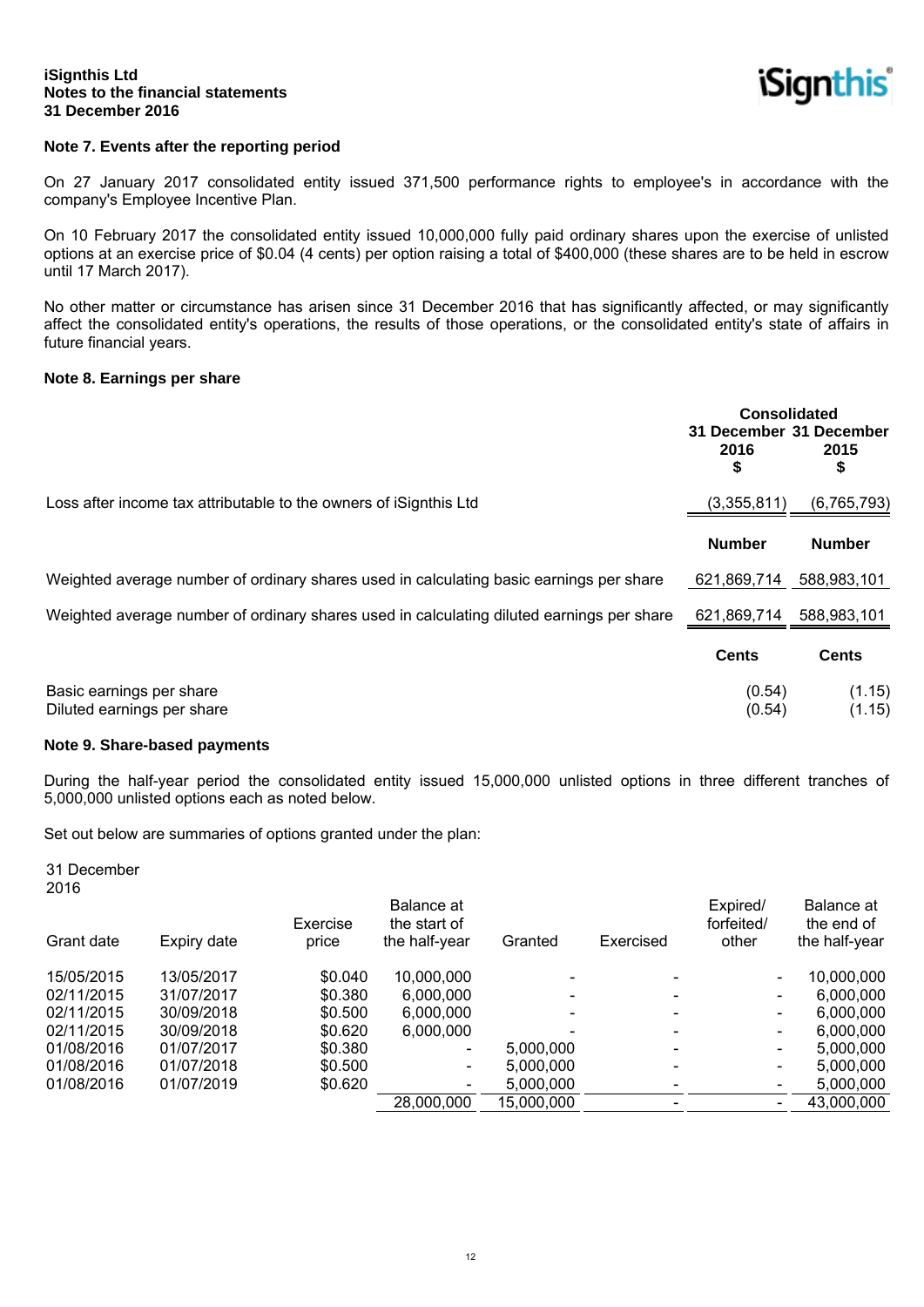

# **Note 9. Share-based payments (continued)**

31 December 2015

| ---<br>Grant date | Expiry date | Exercise<br>price | Balance at<br>the start of<br>the half-year | Granted                  | Exercised    | Expired/<br>forfeited/<br>other | Balance at<br>the end of<br>the half-year |
|-------------------|-------------|-------------------|---------------------------------------------|--------------------------|--------------|---------------------------------|-------------------------------------------|
| 07/05/2015        | 13/05/2017  | \$0.040           | 30,000,000                                  | $\overline{\phantom{0}}$ | (20,000,000) | $\overline{\phantom{0}}$        | 10,000,000                                |
| 02/11/2015        | 31/07/2017  | \$0.380           | -                                           | 6,000,000                |              |                                 | 6.000.000                                 |
| 02/11/2015        | 30/09/2018  | \$0.500           | $\overline{\phantom{a}}$                    | 6.000.000                |              | $\overline{\phantom{0}}$        | 6.000.000                                 |
| 02/11/2015        | 30/09/2018  | \$0.620           | $\overline{\phantom{a}}$                    | 6.000.000                |              | $\overline{\phantom{0}}$        | 6,000,000                                 |
|                   |             |                   | 30,000,000                                  | 18,000,000               | (20,000,000) |                                 | 28,000,000                                |
|                   |             |                   |                                             |                          |              |                                 |                                           |

Set out below are the options exercisable at the end of the financial half-year:

|            |             | 31 December<br>2016 | 31 December<br>2015 |
|------------|-------------|---------------------|---------------------|
| Grant date | Expiry date | Number              | <b>Number</b>       |
| 15/05/2015 | 13/05/2017  | 10,000,000          | 10,000,000          |
| 02/11/2015 | 31/07/2017  | 6,000,000           | 6,000,000           |
| 02/11/2015 | 30/09/2018  | 6,000,000           | 6,000,000           |
| 02/11/2015 | 30/09/2018  | 6,000,000           | 6,000,000           |
| 01/08/2016 | 01/07/2017  | 5,000,000           |                     |
| 01/08/2016 | 01/07/2018  | 5,000,000           |                     |
| 01/08/2016 | 01/07/2019  | 5.000.000           |                     |
|            |             | 43,000,000          | 28,000,000          |

During the period the consolidated entity issued a total of 1,357,750 performance rights to employees in accordance with the company's share incentive plan.

Set out below are summaries of performance rights granted under the plan:

31 December 2016

|            |             | Balance at<br>the start of | Granted   | Exercised | Expired/<br>forfeited/ | Balance at<br>the end of |
|------------|-------------|----------------------------|-----------|-----------|------------------------|--------------------------|
| Grant date | Expiry date | the half-year              |           |           | other                  | the half-year            |
| 01/08/2016 | 01/03/2018  | $\overline{\phantom{a}}$   | 231,250   |           |                        | 231,250                  |
| 01/08/2016 | 15/07/2018  | $\overline{\phantom{a}}$   | 791.500   |           |                        | 791,500                  |
| 11/11/2016 | 01/11/2018  | ۰                          | 335,000   | -         |                        | 335,000                  |
|            |             |                            | 1,357,750 |           |                        | 1,357,750                |

The performance rights listed above will vest once the holder of the right has satisfied various performance conditions set out in the signed offer letter.

Set out below are the performance rights exercisable at the end of the financial half-year:

| Grant date | Expiry date | 31 December 31 December<br>2016<br>Number | 2015<br>Number           |
|------------|-------------|-------------------------------------------|--------------------------|
| 01/08/2016 | 01/03/2018  | 231,250                                   |                          |
| 01/08/2016 | 15/07/2018  | 791,500                                   | -                        |
| 11/11/2016 | 01/11/2018  | 335,000                                   | $\overline{\phantom{0}}$ |
|            |             | 1,357,750                                 | $\overline{\phantom{0}}$ |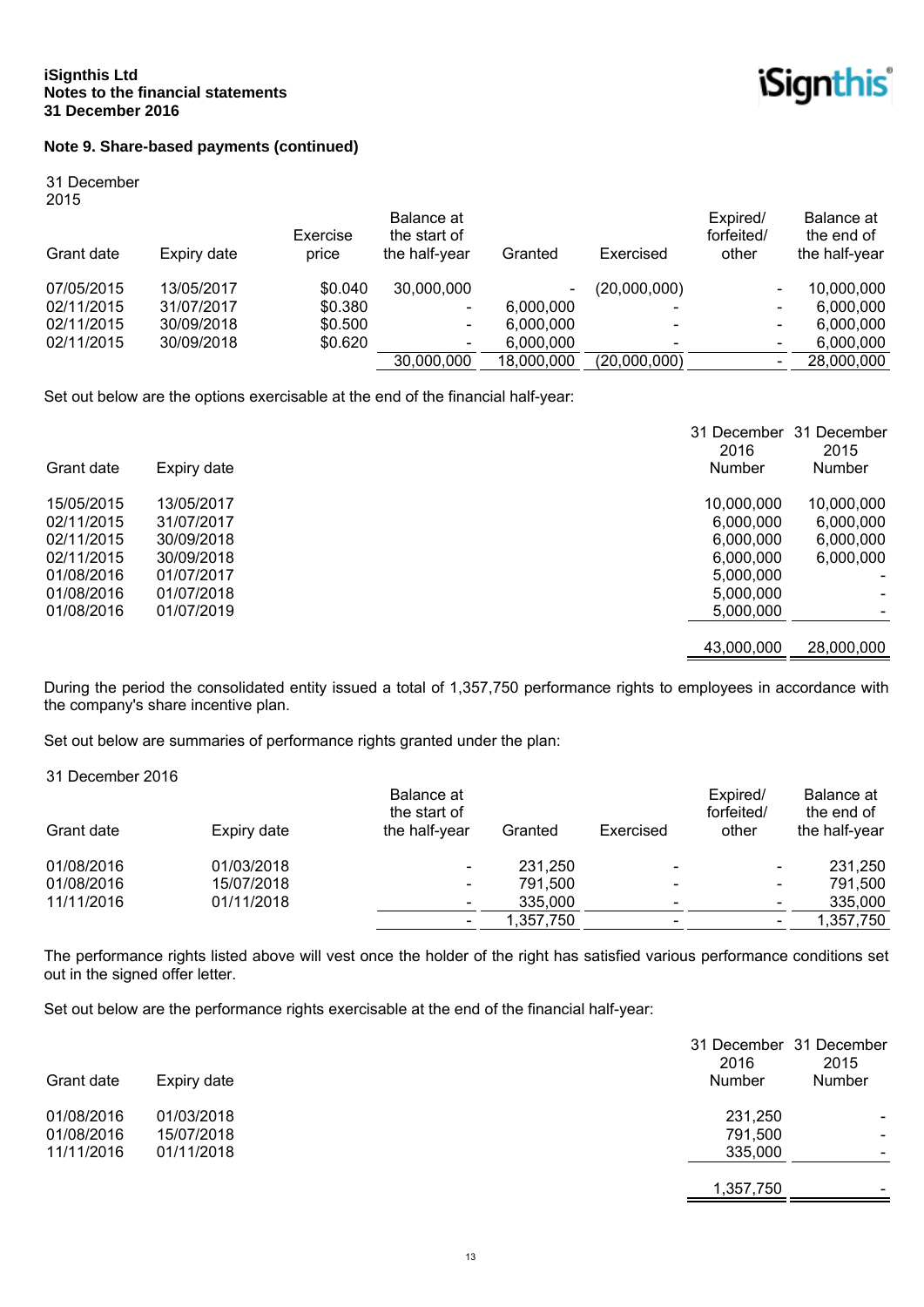# **Note 9. Share-based payments (continued)**

For the options granted during the current financial half-year, the valuation model inputs used to determine the fair value at the grant date, are as follows:

| Grant date | Expiry date | Share price<br>at grant date | Exercise<br>price | Expected<br>volatility | <b>Dividend</b><br>vield | Risk-free<br>interest rate | Fair value<br>at grant date |
|------------|-------------|------------------------------|-------------------|------------------------|--------------------------|----------------------------|-----------------------------|
| 01/08/2016 | 01/07/2017  | \$0.215                      | \$0.380           | 98.59%                 | $\overline{\phantom{a}}$ | 1.57%                      | \$0.043                     |
| 01/08/2016 | 01/07/2018  | \$0.215                      | \$0.500           | 93.99%                 | $\overline{\phantom{a}}$ | 1.48%                      | \$0.060                     |
| 01/08/2016 | 01/07/2019  | \$0.215                      | \$0.620           | 93.99%                 | $\overline{\phantom{a}}$ | $1.44\%$                   | \$0.077                     |

For the performance rights granted during the current financial half-year, the valuation model inputs used to determine the fair value at the grant date, are as follows:

| Grant date | Expiry date | Share price<br>at grant date | Exercise<br>price | Expected<br>volatility | <b>Dividend</b><br>vield | Risk-free<br>interest rate | Fair value<br>at grant date |
|------------|-------------|------------------------------|-------------------|------------------------|--------------------------|----------------------------|-----------------------------|
| 01/08/2016 | 01/03/2018  | \$0.215                      | \$0.000           | 93.99%                 | $\blacksquare$           | 1.48%                      | \$0.215                     |
| 01/08/2016 | 15/07/2018  | \$0.215                      | \$0.000           | 93.99%                 | $\overline{\phantom{a}}$ | 1.48%                      | \$0.215                     |
| 11/11/2016 | 01/11/2018  | \$0.170                      | \$0,000           | 93.99%                 | $\overline{\phantom{a}}$ | 1.73%                      | \$0.170                     |

The performance rights listed above will vest once the holder of the right has satisfied various performance conditions set out in the signed offer letter. The company has estimated that there is a 56% chance of all rights vesting and has therefore taken this into consideration when valuing the rights.

As part of the part consideration for the acquisition of 100% of issued capital of iSignthis B.V. and ISX IP Ltd (together known as "iSignthis") in March 2015 the vendor also issued 336,666,667 performance shares (on a post consolidation basis) based on achievement of the following milestones within three (3) of completing the transaction:

(i) 112,222,222 Class A Performance Shares – on achievement of annual revenue of at least \$5,000,000. Annual revenue will be calculated on annualised basis over a 6 month reporting period. Class A Performance Shares will expire if unconverted within three (3) years of completing the transaction;

(ii) 112,222,222 Class B Performance Shares – on achievement of annual revenue of at least \$7,500,000. Annual revenue will be calculated on annualised basis over a 6 month reporting period. Class B Performance Shares will expire if unconverted within three (3) years of completing the transaction; and

(iii) 112,222,223 Class C Performance Shares – on achievement of annual revenue of at least \$10,000,000. Annual revenue will be calculated on annualised basis over a 6 month reporting period. Class C Performance Shares will expire if unconverted within three (3) years of completing the transaction.

As at the date of the this report, none of the milestones have been met in relation to the Performance Shares and none of the Performance Shares were issued or cancelled.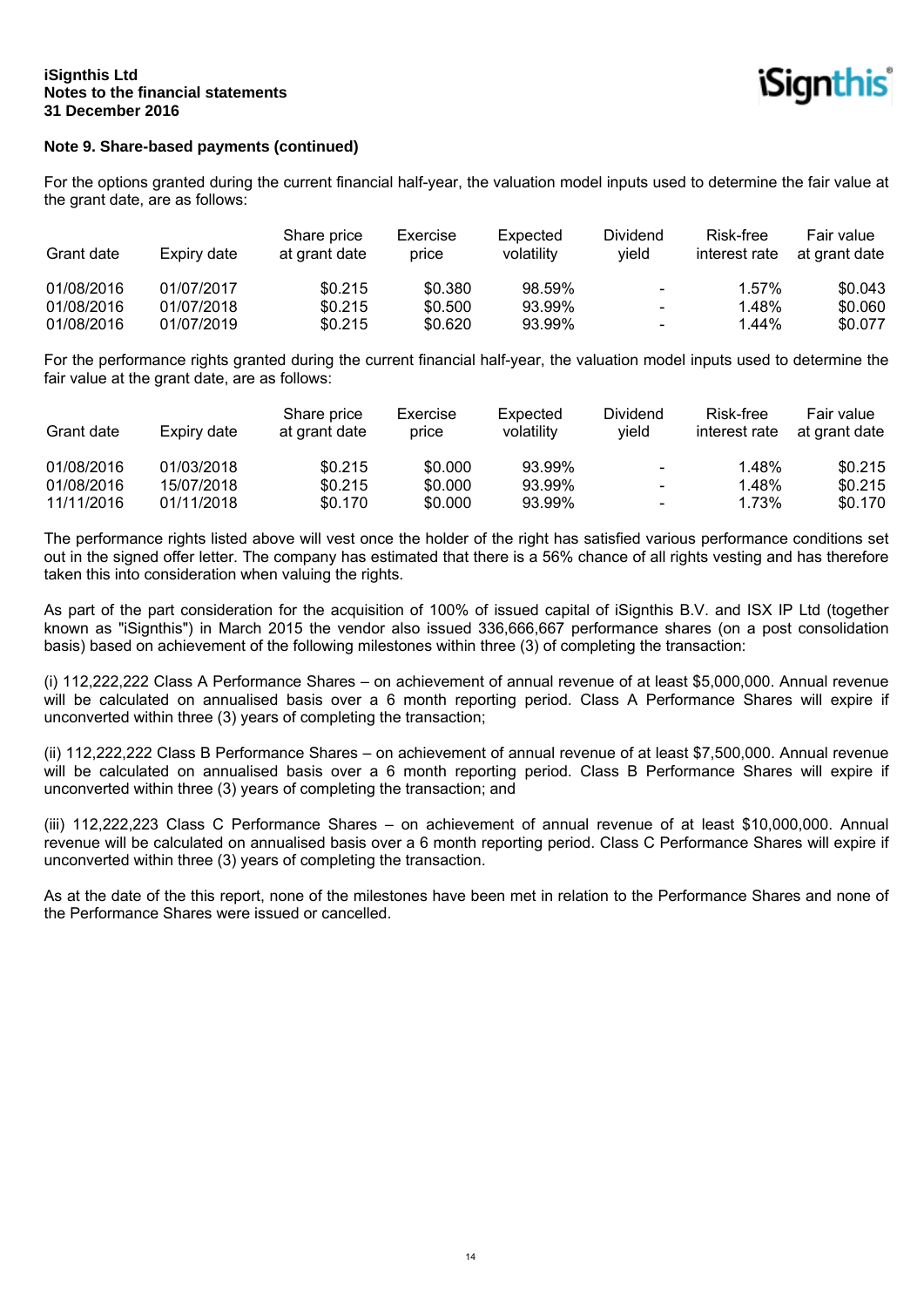### **iSignthis Ltd Directors' declaration 31 December 2016**

**iSignthis** 

In the Directors' opinion:

- the attached financial statements and notes comply with the Corporations Act 2001, Australian Accounting Standard AASB 134 'Interim Financial Reporting', the Corporations Regulations 2001 and other mandatory professional reporting requirements;
- the attached financial statements and notes give a true and fair view of the consolidated entity's financial position as at 31 December 2016 and of its performance for the financial half-year ended on that date; and
- there are reasonable grounds to believe that the company will be able to pay its debts as and when they become due and payable.

Signed in accordance with a resolution of Directors made pursuant to section 303(5)(a) of the Corporations Act 2001.

On behalf of the Directors

 $\overline{\phantom{a}}$ 

Nickolas John Karantzis Managing Director

28 February 2017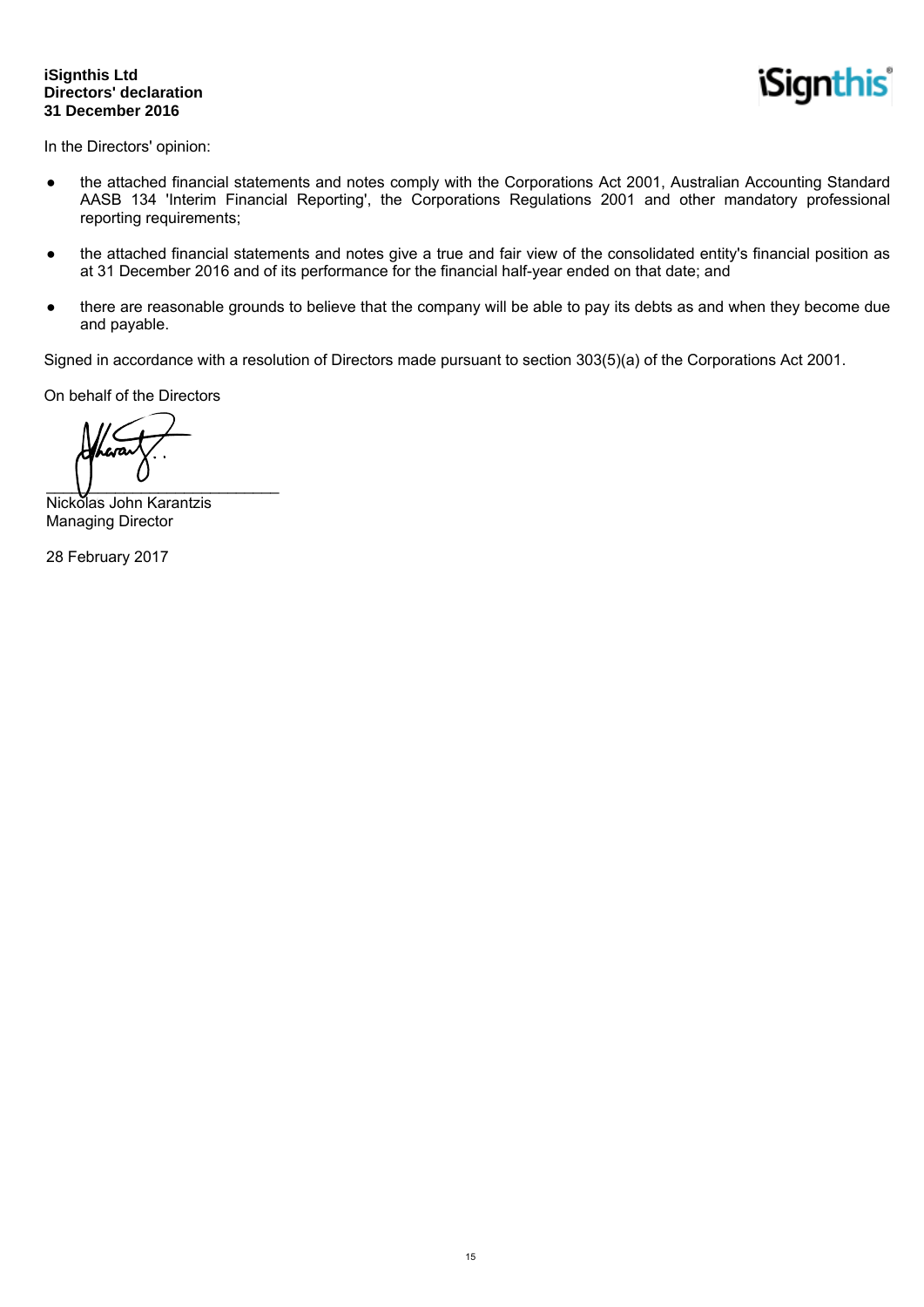

The Rialto, Level 30 525 Collins St Melbourne Victoria 3000

Correspondence to: GPO Box 4736 Melbourne Victoria 3001

T +61 3 8320 2222 F +61 3 8320 2200 E info.vic@au.gt.com W www.grantthornton.com.au

#### Independent Auditor's Review Report To the Members of iSignthis Ltd

We have reviewed the accompanying half-year financial report of iSignthis Ltd ("Company"), which comprises the consolidated financial statements being the statement of financial position as at 31 December 2016, and the statement of profit or loss and other comprehensive income, statement of changes in equity and statement of cash flows for the half-year ended on that date, notes comprising a statement or description of accounting policies, other explanatory information and the Directors' declaration of the consolidated entity, comprising both the Company and the entities it controlled at the half-year's end or from time to time during the half-year.

#### Directors' Responsibility for the Half-year Financial Report

The Directors of iSignthis Ltd are responsible for the preparation of the half-year financial report that gives a true and fair view in accordance with Australian Accounting Standards and the Corporations Act 2001 and for such controls as the Directors determine is necessary to enable the preparation of the half-year financial report that is free from material misstatement, whether due to fraud or error.

#### Auditor's Responsibility

Our responsibility is to express a conclusion on the consolidated half-year financial report based on our review. We conducted our review in accordance with the Auditing Standard on Review Engagements ASRE 2410 Review of a Financial Report Performed by the Independent Auditor of the Entity, in order to state whether, on the basis of the procedures described, we have become aware of any matter that makes us believe that the half-year financial report is not in accordance with the *Corporations Act 2001* including: giving a true and fair view of the iSignthis Ltd consolidated entity's financial position as at 31 December 2016 and its performance for the half-year ended on that date; and complying with Accounting Standard AASB 134 Interim Financial Reporting and the Corporations Regulations 2001. As the auditor of iSignthis Ltd, ASRE 2410 requires that we comply with the ethical requirements relevant to the audit of the annual financial report.

Grant Thornton Audit Pty Ltd ACN 130 913 594 a subsidiary or related entity of Grant Thornton Australia Ltd ABN 41 127 556 389

'Grant Thornton' refers to the brand under which the Grant Thornton member firms provide assurance, tax and advisory services to their clients and/or refers to one or more member firms, as the context requires. Grant Thornton Australia Ltd is a member firm of Grant Thornton International Ltd (GTIL). GTIL and the member firms are not a worldwide partnership. GTIL and each member firm<br>is a separate legal entity. S are not liable for one another's acts or omissions. In the Australian context only, the use of the term 'Grant Thornton' may refer to Grant Thornton Australia Limited ABN 41 127 556 389 and its Australian subsidiaries and related entities. GTIL is not an Australian related entity to Grant Thornton Australia Limited.